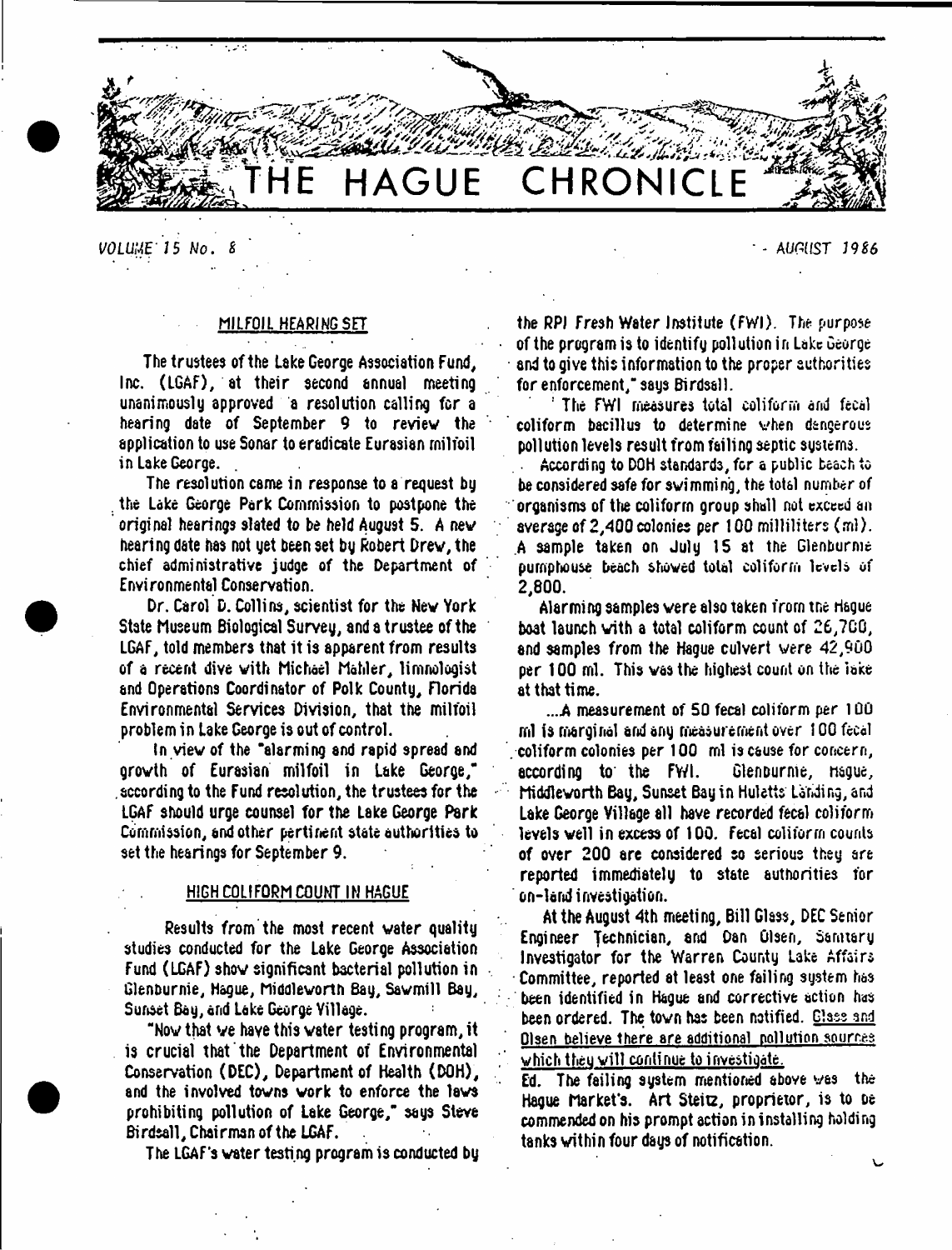In terms of weekend weather things have not really improved since last issue. We have managed to have rain bn at least one day of each weekend since the first weekend in July. This past weekend, August 9, was the best, with just a trace on Saturday. Had plenty of rain other days in July too, for a total of 6.63 inches. Temperatures have been summer-like with hot days and pleasant nighttime temperatures. The high was the 90 degrees reported in the July CHRONICLE. In July we lost 48 minutes of daylight. Top wind gust in July was 29 MPH on the 29th.

August has continued in the same pattern. The week of August 4th saw widespread thunderstorm activity throughout the whole northeast with a great deal of electrical activity, local high wind gust and localized areas of very heavy rain, causing road washouts and flooding. The forecast for the week of Aug. 11 is more promising. Fair weather through Thursday. A chance to dry out. Willy C hopes that when you read this that the above forecast was correct.

Air temperature at 9:00 AM August 11, 74 degrees - water temperature, 73 degrees. The lake is probably as warm as it will get this year.

Enjoy the nice days and have a good summer.

### ATV CERTIFICATION

Governor Cuomo has signed into lav a bill that will require all youthful  $(10 - 15$  year old) operators of ATY's to have completed a certification course before they will be permitted to operate an ATY off their own property. This law goes into effect January 1967.

In Warren County the certification courses will be conducted by certified volunteer Instructors In conjunction with the Cooperative Extension 4-H Program.

Individuals who would like to serve as volunteer instructors are asked to contact the Cooperative Extension Office, Schroon River Road, Warrensburg, NY 12885. Phone: 623-3291 or 668-4881 ...Andrew C. Sprague, Cooperative Extension Agent

# \* \* \* \* \* \* \* \* \* \* \* \* \* \* \* \* \* \* \* \* \* \* \* \* \* \* \* \* \* \* \* \* \* \* \*

One's philosophy is not best expressed in words, it is expressed in the choices one makes. In the long run, we shape our lives and we shape ourselves. The process never ends until we die. And the choices are ultimately our responsibility....Eleonor Roosevelt

# WILLY C'S JULY/AUGUST WEATHER NOTES THE HAGUE HISTORICAL SOCIETY PRESENTS A SPECIAL PROGRAM

 $\blacktriangleleft$ 

At 8 PM on Monday, August 18, the Hague Historical Society presents Tom Lord in a program on the Silver Bay Boys School in the Watson Art Buildi ng.

The Silver Bay Boys School furnished an innovative education in its short life to boys from many states as veil as locally. Studies in the classroom would be complemented with practical work sessions outside, a form of education then unusual, although now widely used.

Mr. Lord has been the Director of the Silver Bay Association's waterfront for the past nine years. He is professor of Biology at the Burlington County College in Pemberton, NJ. He has a doctorate in Biology as well as a B.S. and Masters degrees. He has developed his interest and talks of the various aspects of the Silver Bay Association over several years of researching the records and photos which he has retrieved from the old files and closets of the asociation. Of his seven varied lectures on these histories. The Hague Historical Society has asked Doctor Lord to relate the unusual story of the Boys School.

The public is Invited by both the Society and the Silver Bay Association to attend the program in Watson Art Building at 8 PM...Robert Cole, President

## SABBATH DAY POINT CHAPEL SERVICES

Services to be held in the Grace Memorial Chapel at Sabbath Day Point for the remainder of the summer are as follows:

August 17 - Rev. William Babinsky, Retired: Reformed Church in America, Whiting, NJ

August 24 - Rev. Leon M. Adkins, Jr., Albany District Superintendent, United Methodist Church

August 31 - Rev. Susan Hager-Smith, Yergennes and Addison Methodist Churches, Yergennes, VT.

Services begin at 10 AM. The Chapel is now in its 102nd year'of operation.

# SENIOR CITIZENS CLUB

The monthly meeting of the Hague Senior Citizens Club will meet on August 26 in the town hall at 1:50 PM. We are combining our membership with the Hague Historical Society on Sept. 11 and taking a bus trip to the New York State Museum in Albany. We will all meet at the Hague Baptist Church parking lot at *§>* AM. If you would like to join us call Diane at the town hall, 543-6161 and get your name on the list. You only have to be a senior citizen or a historical buff to come.

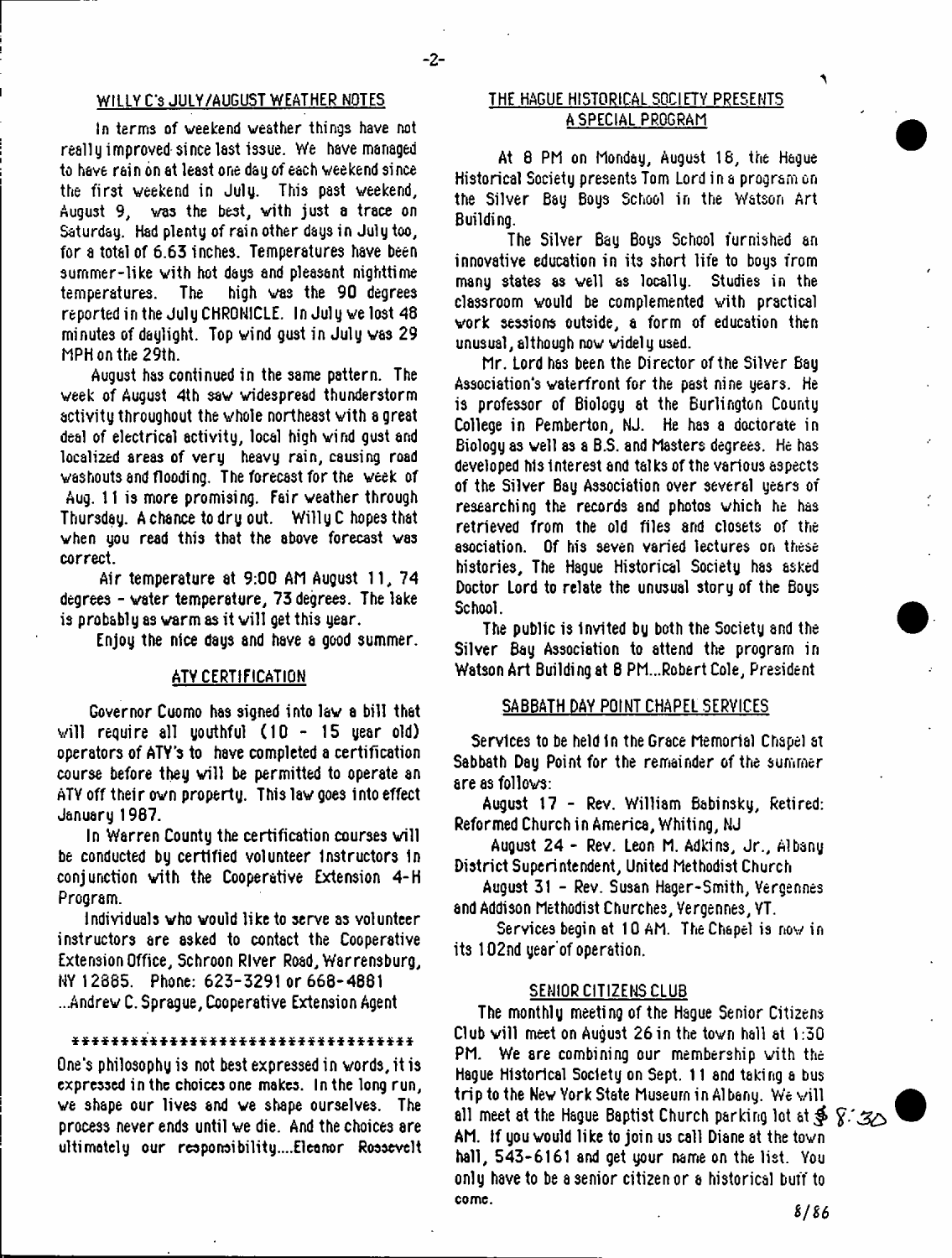### **IOWN BOARD MEETING - 8/12/86**

The August 12 Town Board meeting opened with John Velte of Van Buren Bay requesting consideration for a speed limit of 5 mph in said bay. Every home owner in the area who is in residence signed the letter he presented to the board. Reasons for request included swimmer safety, noise pollution and possible disturbance to their drinking water. Later in the meeting it was decided a public hearing would be held on this request at the next town board meeting to be held on-Sept. 9 at 6:50 PM

Supervisor Bolton read a report from R.P.I. showing the extremely high coliform count at our Hague Boat Launch Culvert. At 17,700 count the area was tested for three consecutive weeks and the problem area found. The town plans to correct its problem at the town hall with a holding tank for the town hall. (Sea p. 1 for other coliform counts.)

Department of Transportation informs us that a proposal to Install a 1/2 million dollar truck runoff on Rt. 8 above the existing lignt installed last year, is in the works.

With the exception of a minor item or two the Department of Health gave our town beach a nigh rating.

In unfinished business It was decided that by next month a replacement for Ev Lee will be made. He resigned last month from the Zoning Board of Appeals. Anyone Interested In being considered can fill out an application with Diane Frasier in the Town Hall.

In new business a motion was passed to permit our two secretaries to attend a seminar on Tomputers For Local Government Use" to be held in Lake George on Oct. 23-24.

Hague has always been a popular place but unfortunately our newest addition is called Eurasian Milfoil and has taken up residence at the Hague boat launch where it is multiplying rapidly. After the summer rush our town officials plan to have the weed hand picked and follow procedures used tn various areas of the lake. They are considering a pump to wash down boats before end after they use our boat launch. You'll hear more about tnts problem and possible solutions.

Three resolutions were passed for etate aid in: (a) Developing land use

(b) Helping with environmental procedures in housing rehabilitation (HUD)

(c) Acquainting A PA with amendments to zoning ordinance (community development plan.)

With the mgh cost of closing a langfill, Supervisor Bolton has joined the other warren County supervisors in suggesting that all communities join together in hiring an engineering firm to Gevelop our future resource recovery program. This would mean a large saving for each town. Commissioner Henry Williams wants another study before deciding on a final plan.

Mr. Bolton also informed us that a Lake George law states there can be no consolidated sewage systems in the Lake George basin and legislation would be needed for Hague hamlet to nave such o system.

A committee has been formed to review housing requests on our HUD grant. Members arc Dick Frasier, Ken Yaw and Dick Bolton.

On August 20 there will be a public hearing on our Lend Use Amendments, In the Town Hall at 7 PM.

EXCERPT FROM A LETTER FROM A CONCERNED LEGISLATOR:

....."As you know, the problem of milfoil growth in Lake George is becoming progressively worse. Each passing week brings the revelation of new end expanded milfoil beds. The Increasing severity of the infestation has not been met with directed action on the part of the state asgencies. The use of bottom mats has proven Ineffective, hand harvesting and auctioning the plants are to be tried, while the proponents of of these methods admit they are merely attempting to control rather tnan eradicate the weed growth. Given the rapid spread of the milfoil, this alone Is unacceptable.

"Unfortunately, the proponents of eradication through the use of the chemical Sonar must now amend their application for treatment to address the increased need and hearings on the chemical must await their preparation. Given the Governor's failure to act, all that can be done is to press for approval at a data that allows for affective treatment."..

LAKE GEORGE MIRROR - June 20. 1691

Summer Homes - '..."The Hillside House and Island Harbor House at Lake George are family hotels and •the Hague, on Lake George, is a very pretty place, where there Is good fishing. By the way, more tnan 2,000 pounds of trout ware taken tnis spring by guests stopping at these two hotels."

Tnere is a cottage colony on the snores of the lake 300 strong. It is likely that I may have something to say about some of the cottages in a future letter."...W.H. Tippetts $8/86$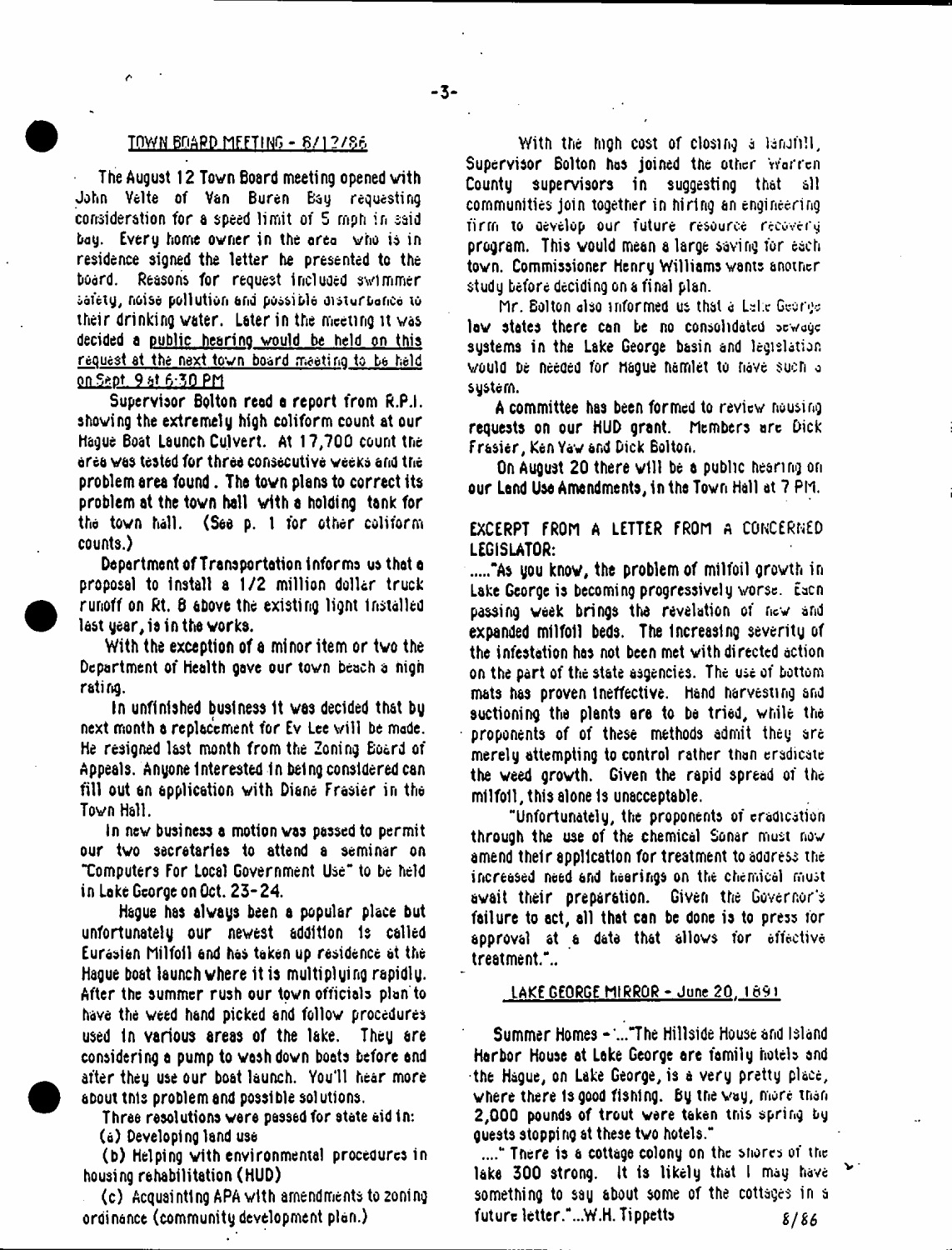### HAOUE FI PE DEPARTMENT

The Hague Volunteer Fire Department weuld like to extend its thanks and appreciation to all those who have shown their support so far this summer. The rummede sele end steek roast were successful as usual, and the funds earned from these events will ultimately help protect the community. A special thanks are in order to the Silver Bau Association and the EMPS who worked :o hard to produce Oklahoma. We all enjoyed it.

Proposals have been made to Install dry hydrants at various locations In the village of Hague. These will be a tremendous help in speedy response to and successful fighting of fires. Additional installations are possible in many locations with reasonable access to a water source that may not be easily accessed by fire pumpers or portable pumps. Any community or neighborhood that is interested or is concerned about fire fighting capability in an area, please feel free to contact either Chief Paul Davis or 1st As3t. Chief Jim Young.

The Hague Volunteer Ambulance Corps had eleven runs totaling 456 miles and 72 man hours. The HVFD responded to three fire calls including one mutual aid response to Ticonderoga..

# AMERICAN LEGION .

Regular meeting of Hague Post American Legion will be held on Monday, Sept. 8 at 6 PM at the Legion Home. All members who can possibly attend are urged to do so in order to take part in the formulation of plans for the ensuing year. Refreshments will be served.

Also, on Wed. Sept. 10 at 8 PM Hague Post will host the September meeting of the Warren County organization of the American Legion, also at the Legion Horne. All local members are welcome to attend and refreshments will follow the meeting.

Post members who have not yet turned in money doll tickets are requested to do so as soon as possible as the drawing will be held on Labor Day. ...6AC

# \* \* \* \* \* \* \* \* \* \* \* \* \* \* \* \*

Democracy is the art of disciplining oneself so that one need not be disciplined by others...George Clemenceau

#### LCA NFED5 HELP!

 $\Delta$ 

You who are members of the LGA have recentive received a letter from them requesting contribution: fcr leqal fees . With developers more sophisticated tnese days, they are bringing attorneys into hearings ana the LGA must respond with expert legal representation.

Also, it is estimated that legal expenses for milfoli may oo c: high os \$20,000 including hearings. Recognizing the need for funds for legal fees will be ongoing, the LCA Board has established a LEGAL ACTION PROGRAM. This year': goal is \$20,000.

For a minimum contribution of \$20 per family the LGA can go forward with this vital program to save our lake. Please make checks'payable to LGA Legal Action Program..

P.3. If you are not now a member of the LGA and have an interest in' preserving Lake George for future generations, please Join your neighbors now In becoming a member. The LGA is dedicated solely to preserving the lake. Theu need uour support.

# THE LEGEND OF STUPID ISLAND or

# How the Island Got Its Name

Many years ago at beautiful Uncas Bay lived an Indian tribe. Their council fireplace, a ten foot circle of fire blackened stones still remalhns.

The Chief of the tribe had a lovely Princess with many suitors. To select a brave worthy of her hand greatly concerned the Chief.

It was winter. There was thick ice on the lake. The Chief made a decision. He would cut a hole in the ice and another ocross the lake at the island sometimes mistakenly called Odell. He voulo have the braves dive into the first hole, swim under the Ice to the Island. The first to reach the island would have her hand.

The braves dove into the hole. The Chief and his daughter walked over to the island and waited, -- and waited. After hours had passed it became obvious that none would claim her hand.

The Princess became very angry, stamped her little foot and cried "Daddy, this is Stupid."

And that, my friend, Is now the island got its name

#### \*\*\*\*\*\*\*\*\*\*\*\*\*\*\*

"The Star Spangled Banner" bore another name when it was first published in September 1614 in the *Baltimore Patriot;* it was called "The Defense of Fort McHenry." The title was changed about a month later.

*%IU*

Ŵ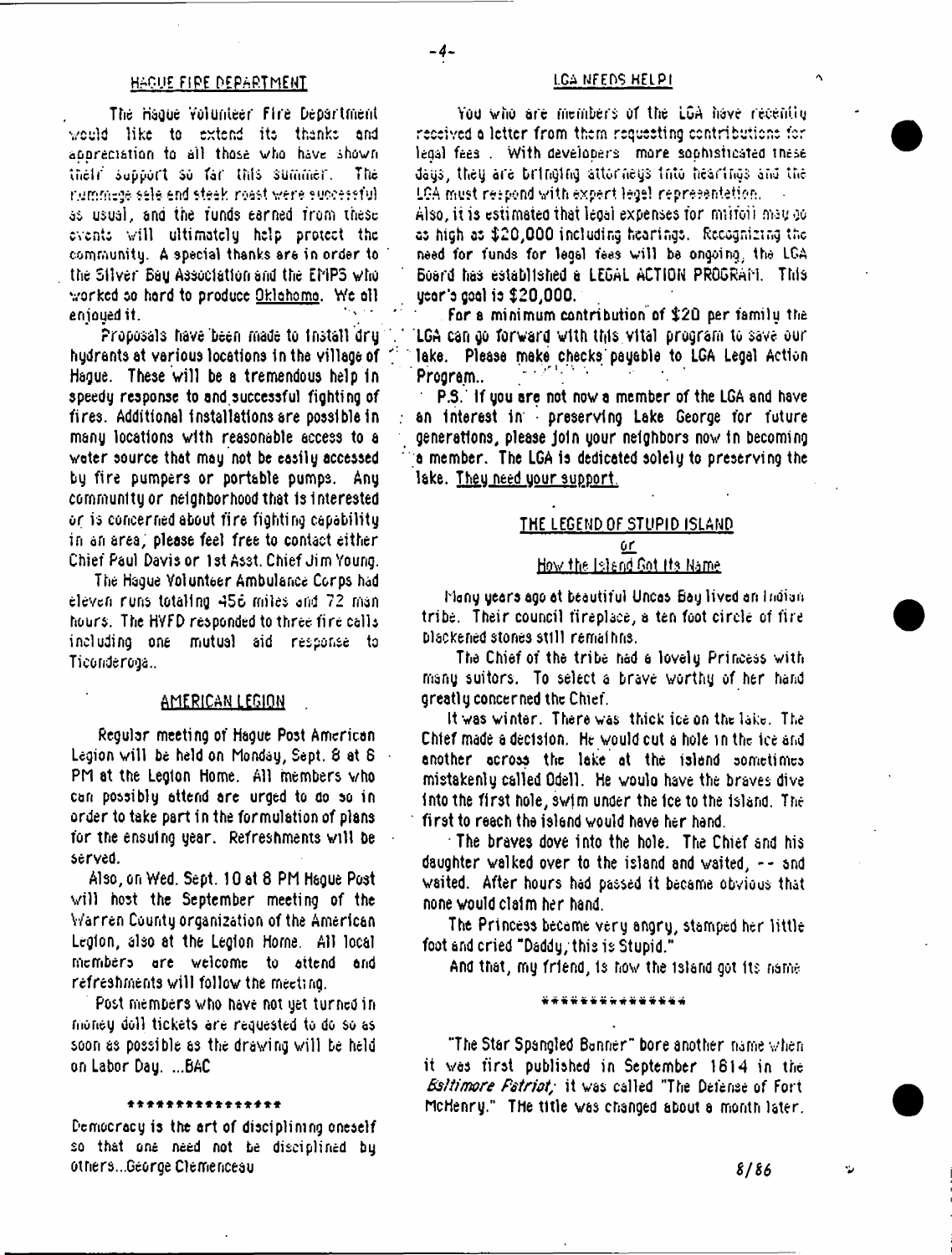# "DIAMOND JUBILEE" SAILING REGATTA A TEST OF ENDURANCE

The Diamond Jubilee Star Claes Sailboat Championship held in Hague Bay Aug. 4,5,6 & 7 was finally completed In spite of heavy rain and thunderstorms on Thursday, Aug. 6 and contrary winds on Friday.

Since the regatta is the championship of the Northeast 12th District, three races must be completed. It took five starts to accomplish this. The race on Thursday during the terrible weather was a "heartbreaker" in that it was not completed during the  $3-1/2$  hour time limit with the lead boat way out in front having only 10 seconds to go! Friday morning's race was cancelled after one hour of light shifting winds and was rescheduled for the afternoon and finally completed with "Skip" Meislahn taking first place.

First and third places in the Blue Star Division of the series were won by Dave Cook and J. Bointon, both of Lake Sunapee. Second place taken by Harry "Skip\* Meislahn, locally of Heart's Bay, with Dean Cook as his crew, also of Heart's Bay. Other local sailors also fared quite well in the fleet of 31 boats with Hank Rowan placing 5th, Dick Bliss 9th, Bob Wotton 10th, Bob Mayer 13th and Peter Marshall 14th. As a result of this good showing, the local Lake George Fleet based at the Northern Lake George Yacht Club was awarded the "Leather Stocking Trophy\* for the highest scoring fleet.

Bob Cook, crewing for his dad, was awarded the "R. G. Norris Trophy" for the 12th District Champion Crew, and Elizabeth Cronin, Forest Bay, crewing for Dick Bliss, was awarded the John Nicholson Memorial Crew Trophy" for leading crew 20 years and under.

By Saturday all the weary sailors had departed for their home ports satisfied that at least they had won out over the fickle weather!

Robert W. Mayer, Fleet Secretary

# \* \* \* \* \* \* \* \* \* \* \* \* \* \* \* \* \* \* \* \* \* \* \* \* \*

THE PRESIDENT IS MAKING WAR ON DRUGS. WHY DON'T WE FIGHT THE BATTLE HERE AT HOME?

# TASK FORCE

Dr. Charles Boylan of the FPI Fresh Water Institute announced t*n* the members of the Task Force for the Future of Lake George at their meeting on November 14, 1965 that Eurasian Milfoil had been discovered in Lake George and he said that "this plant should not be taken lightly. If it seeds next year, in all probability it will spread all over the lake..." Charles Morrison or Michael White should be able to supply the minutes of this meeting. The Task Force for the Future Plan for Lake George was established by DEC Commissioner Henry Williams.)

The membership of the Task Force is composed of PAID personnel from DEC, DOH & APA and representatives from the towns in the Basin. The names of those who serve on this Task Force and the attendance record of each are available from Chairman Morrison.

The public has a right to be given documented evidence of the investigation and research that DEC, DOH abd APA have done on the subject of Eurasian Milfoil since the Nov. 14, 1985 meeting of theTask Force that was held In the Glens Falls Municipal Center.

The milfoil plants have been found in Lake George throughout the lake. Containment booms and plastic mats have had little or no effect on curtailing the spread of milfoil. Another adjudicatory hearing is scheduled for September and the Lake George Association anticipates expenses of between \$20-\$30,000 to bring in expert witnesses from all over this country to testify at this hearing regarding the use of the herbicide Sonar to combat milfoil. The State owns the bottom of the lake and APA and DEC claim jurisdiction over the water....AC

EMERGENCY NUMBERS - Hague residents residing in the 585 calling number should dial 0 and ask for State Police, or dial 1-494-3201 (Chestertown barracks).

6/66

 $\bullet$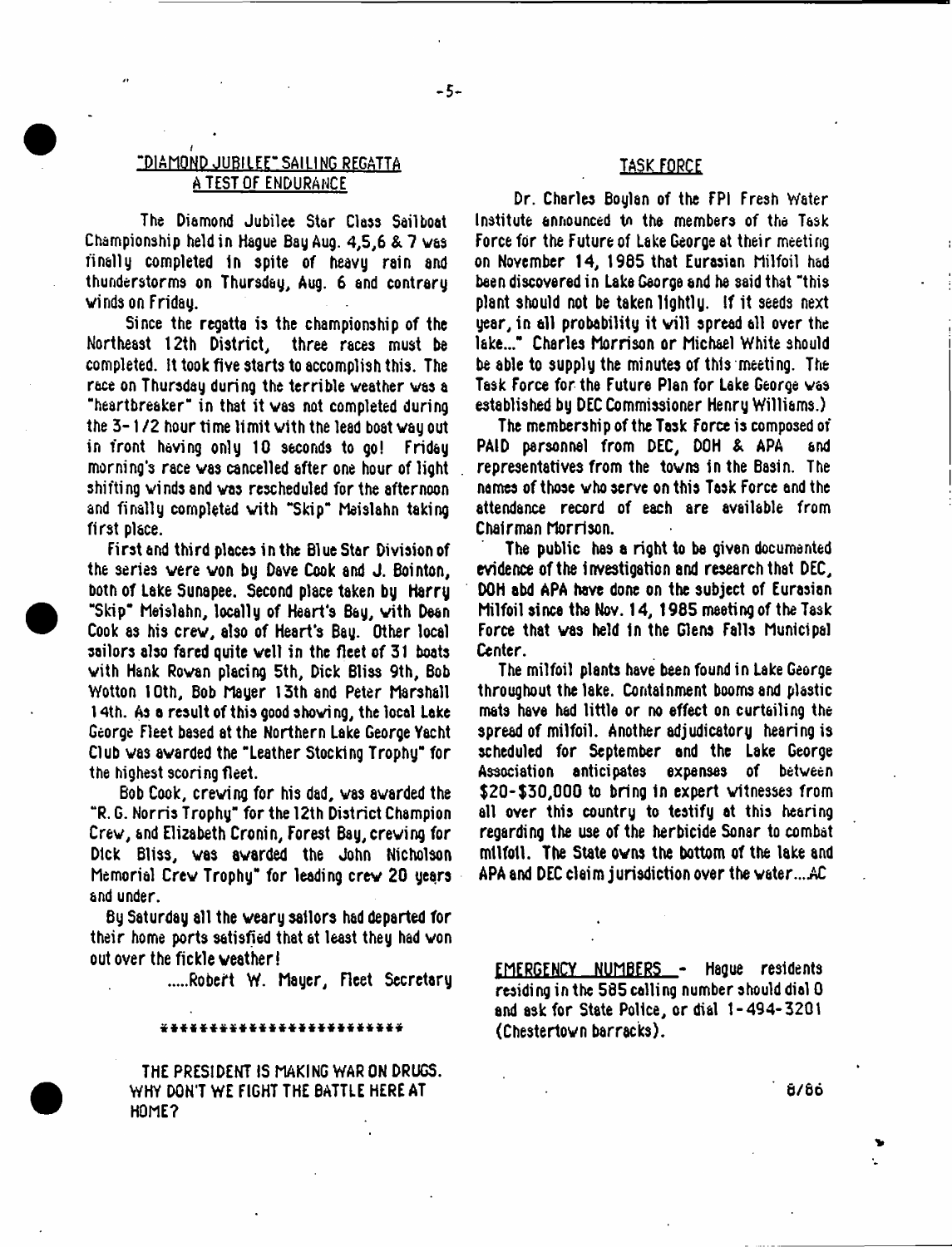#### HAGUE TOWN COURT

Judge Kenneth Yaw reported tvo cases of DWI. In other cases, 6 Hague young people, after a night of vandalism in various sections of the tovn ended in an accident in Pine Cove, demolishing the car but fortunately there vere no serious injuries. Judge Yav fined four of the six \$100 each and all were sentenced to make restitution for the damage they caused.

# PEOPLE OF HAGUE

The following are excerpts from a presentation made by Jack Henry to the Hague Historical Society 1n October 1976 and reported in The Hague Chronicle in December 1976.

"With apologies to Wm. Chapman White, I would like to preface my remarks with a modified quotation.

There's tvo kinds of Hague natives. There's them as was born here and stayed on. Then there's them as came here when they vere groved up; it usually takes them about six months to become natives.\*

"Hague, which is only a geographical definition has always existed but it did not become Hague until so defined by New York State on April 6, 1806. It was first part of Bolton, became separate in 1807 as Rochester, then became Hague the following year.

I. Indians and Armies:

(prior to 1760 - no permanent population) Before 1760 Indians, French and British armies vere the only people in this area. They made several parts of the tovn veil known historically and we see evidence of them today.

Sabbath Day Point was always one of the more prominent stopping points because it was half way between Ticonderoga and Lake George Village. The views were open from each end and you could see a long distance. Also, there were a lot of deer in that area, probably an ancient Indian hunting ground.

Several places vere noted as Indian camping places:

(A) Sabbath Day Point or Sabbataire Point?

At that time, Indians converted by the French and baptized "St. Juan Baptiste" vent by the name Sabbatalres. It seems possible to me that those Indians gave it the name Sabbataire Point.

(B) Friends Point - So named by tvo Indian groups who learned just before they storted to fight that they were not enemies but friends.

(C) Piney Point in Oneida Bay was an Inoian camping ground. It was the site where the flint. chipping stone - now in front of tne Silver Bay Library - was found.

(D) Viewpoint and Sentinel Pines beaches are not mentioned in any historical document but so many pieces of worked flint have been found there, up around The Island Harbor House, and many places in the backwoods, it seems Indians must have fought and hunted widely over this area. Many arrowheads, flints from rifle locks and some shard have been found at Viewpoint in the last two years.

# II. The First Settlers: 1760-1830

Population 0-721

The first settlers came Into the area after the end of the French and Indian War, during the period from 1760 to 1830. The population rose from 0 - 721, which isn't too far from our present day population

(A) Samuel Adams built the road from Bolton to Sabbath Day Point and, in return, was granted 500 acres of land in 1767

Adams built a house on what was reputed to be an old Indian longhouse foundation. During the revolution, Adams moved to Ticonderoga. We don't know who lived in the house after Adams left but according to Mrs. Adolphus Sheldon, it was the only house on the point in 1797.

(B) It. Col. Robert Cochrane, James Caldwell and Robert McClallen, all of the 2nd New York Regiment vere granted 40,OOO.acresin 1769at 12 1/2 cents an acre In depredated currency. They sold out to a Mr. Ellice from London in 1793.

(C) Silver Bay (after 1783)

After the revolutionary war, three Mohicans from Barnstable, CT who had served under Israel Putnam during the revolution, settled in Silver Bay. Jonathan Daunt, hoses Paul and Samson built a house where the Silver Bay concrete walk meets the road.

hoses Paul married e beautiful Indian girl. They moved out west to be with Indians. On their return she stated that she preferred the Indian life to life with civilized people. Samson left and was later tried for murder in CT and executed. Daunt barely eked out a living doing chores at Silver Bay.

(D) Jabes Patchin, a loner who preferred fishing to work, first built his house and grew his crops at Jabes Pond. About 1800 Jabes moved down to the shore and built his house where the old south wing of what is now The Silver Bay Hotel, stood. Seneca Prooty bought Jabes house, raised it ana built a first floor under it to open his hotel. Prouty sold to John J. Wilson in 1885. James and John Braisted vere born , h e r e - *s /u*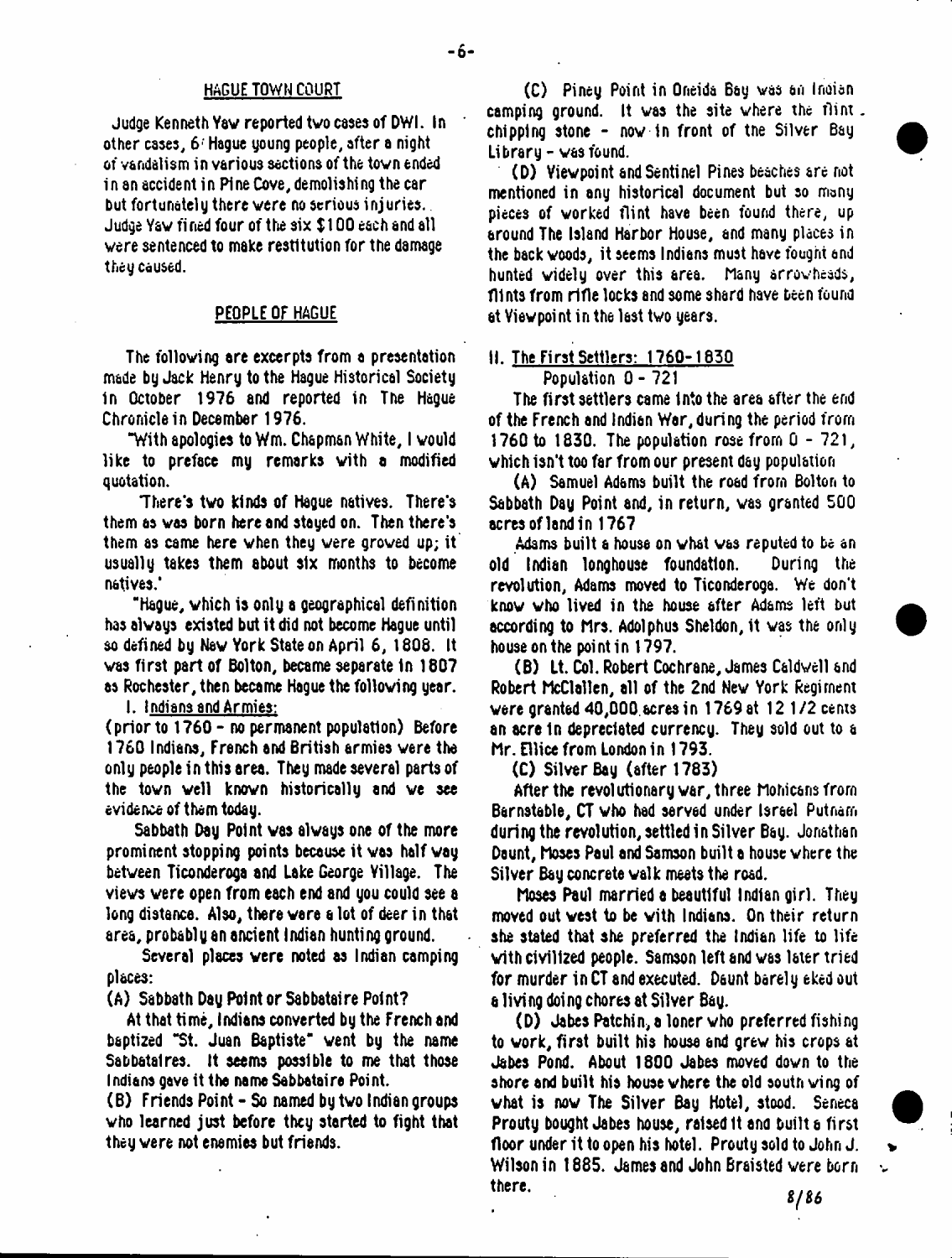# $-7-$

- BORN A son, Matthew Clifford, to Edna and Dick Frasier of Lake Shore Drive, Hague, on July 21 in Glens Falls Hospital. Grandparents are Mr. & Mrs. Clifford Frasier, Graphite and Mrs. S. Richard Frasier, Hague. Great grandmother is Mrs. Claire Piantodosi, Hague.
- BORN A son, Joseph Michael, to Linda and Jack Tomer, of Forest Bay and Arlington, VA. on August ?. Proud grandparents are Del and Lari Dhein, Forest Bay.
- BORN A girl, Megan Marie Steite on August 9 at Moses Ludington Hospital. Father is Dan Steitz, mother, Billie. Grandparents are Joan and Art Steitz, Hague Market.
- MARRIED Mae Louise Pagan, Hague, to Dick Gurney of Whitehall on July 26 on the grounds of the bride's home in Graphite.<br>\*\*\*\*\*\*\*\*\*\*\*\*\*\*\*\*\*\*\*\*\*\*\*\*\*\*\*\*\*\*\*
	-
- DIED Dan Brady, Lake Worth, FL in July. Mr. Brady and his vife vere summer visitors at the Island Harbor House in Hague for many years.

### GARDEN CLUB BAZAAR

The Carillon Garden Club will hold its annual bazaar at the Hancock House in Ticonderoga on Saturday, August 16 from 10 AM to 3 PM.

In case of inclement weather the bazaar will be held at the Methodist Church on Wicker St.

#### NOTICE TO THE VOTERS OF HAGUE

The voting machine for the Town of Hague will be open to the voters for the purpose of inspection and instruction of the use of the machine on September 3rd, 4th and 5th, 1986 from 1:00 PM to 3:00 PM for the PRIMARY ELECTION of September 9, 1936.

\*#«^«\* \* \* \* \* \* \* \* \* \* \* \* \* \* \* \* \* \* \* \* \* \* \* \* \* \* \* \*

DEMOCRACY MOVES SLOWLY BUREAUCRACY DOESN'T MOVE AT ALL...MB

# SOUNDINGS DISHWASHER COOKING

I just learned the best way to cook a salmon - in the DISHWASHER. A Canadian friend assured us that for a perfectly poached salmon, it should be wrapped very securely in aluminum foil and run through the full cycle of the dishwasher  $-$  minus the detergent of course. I thought at first she had gotten her words mixed up, being a "foreigner", but since she's from English-speaking Canada, I decided she must really mean dishwasher.

I was so intrigued by this idea that I related it to another visitor. She was surprised that salmon could be prepared this way. "I knew that corn could be cooked in the dishwasher, but I've never heard of salmon done that way," she said.

Do any other readers have a favorite recipe done in the dishwasher? Send it to the Hague Chronicle for a possible publication entitled "THE DISHWASHER COOKBOOK."... GHK

#### DRIVER SAFETY EDUCATION

On Thursday, August 21, 1986, the Ticonderoga Central School District will offer a 2-hour Pre-Licensing Driver Safety Course. The course is offered to fulfill the Commissioner of Motor Vehicles regulations for those who are applying for their New York State drivers license.

The class will meet in the Ticonderoga high School, Room 304, from 6:30 to 9:30 PM. The fee is \$10.00-

To pre-register, please call 585-7422.

#### FOOD AMD RUMMAGE SALE

The Hague Volunteer Fire Department is badly in need of roof repairs on the Hague Firehouse. We are putting on a Food and Rummage Sale on September 25, 26 and 27 at the firehouse to help raise money for this project. Now is the time to clean out your closets before you leave for the winter and donate your articles to this worthy cause. All donations, large or small will be appreciated.

Call Ida May, 543-6029, to make arrangements for things to be left at the firehouse or to be picked up.

 $8/86$